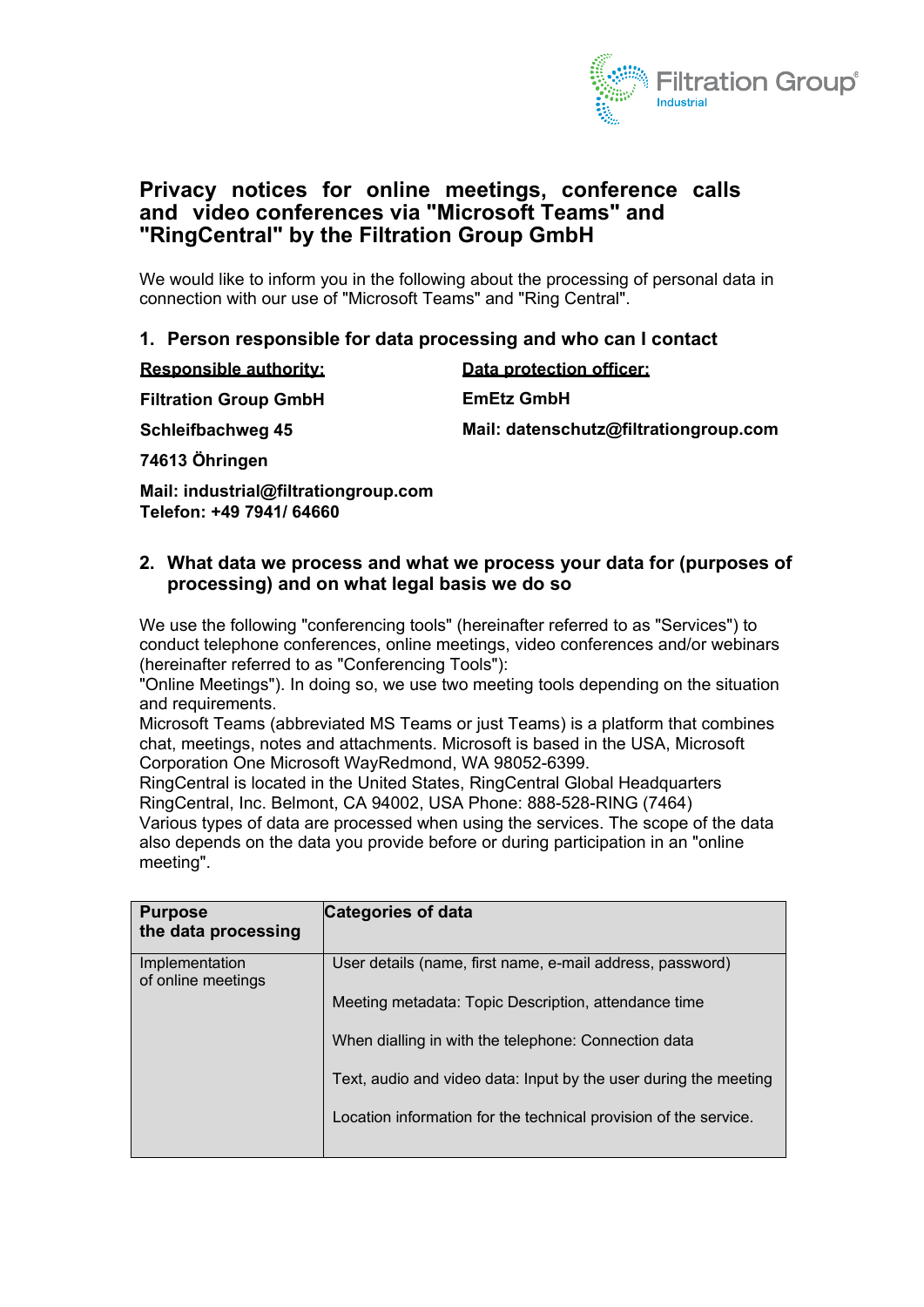

| Organization of Online Meetings | Information about the user and, if applicable, his<br>contact details |
|---------------------------------|-----------------------------------------------------------------------|
|                                 |                                                                       |

#### **Recordings of the meetings are generally not made by us.**

You may have the option of using the chat, question or survey functions in an "online meeting". To this extent, the text entries you make are processed in order to display and, if necessary, log them in the "online meeting". In order to enable the display of video and the playback of audio, the data from the microphone of your terminal device and from any video camera of the terminal device will be processed for the duration of the meeting. You can switch off or mute the camera or microphone yourself at any time using the applications.

To participate in an "online meeting" or to enter the "meeting room", you must provide the minimum information required for this purpose.

The legal basis for data processing is Art. 6 para. 1 lit. b) DSGVO in the organisation and conduct of "online meetings", insofar as the meetings are conducted within the framework of contractual relationships.

If there is no contractual relationship, or the holding of the meeting is not essential for the fulfilment of the contract, the legal basis is Art. 6 para. 1 lit. f) DSGVO. Here we are interested in effective communication by holding "online meetings". As far as personal data of employees of the Filtration Group GmbH are processed, Art. 26 BDSG is the legal basis for data processing.

If you are registered as a user with the "provider", further data can be stored via "online meetings" (meeting metadata, data for telephone dial-in, questions and answers in webinars, survey function in webinars).

Please refer to the data protection information of the respective provider for the scope of data processing. https://privacy.microsoft.com/de- de/privacystatement and https://www.ringcentral.co.uk/legal/last-update-October-15-2019/privacy-notice .

### **3. To whom the data is disclosed (categories of recipients)**

Personal data that is processed in connection with participation in "online meetings" is generally not passed on to third parties, unless it is specifically intended for this purpose. In the course of participation in "online meetings", which are intended for the exchange of content, the data will of course be passed on to the participants or the intended recipients. Within our company, only those persons who need the data in order to organize or conduct the meeting process the data.

Other recipients: